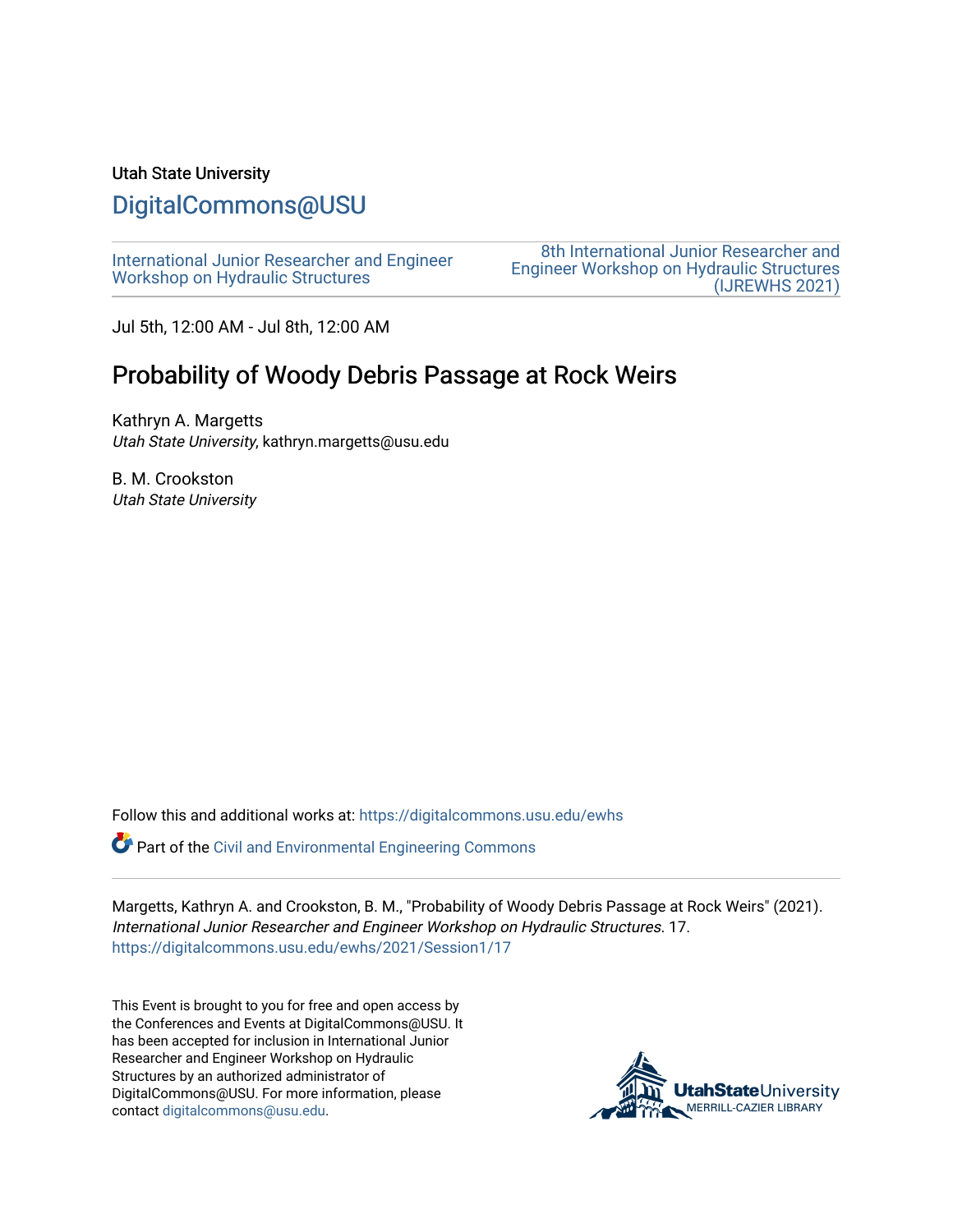## **Probability of Woody Debris Passage at Rock Weirs**

K.A. Margetts<sup>1</sup> and B.M. Crookston, Ph.D., P.E.<sup>1</sup> <sup>1</sup>Civil & Environmental Engineering Dept., Utah Water Research Laboratory Utah State University Logan UT 84321 UNITED STATES E-mail: [kathryn.margetts@usu.edu](mailto:kathryn.margetts@usu.edu)

**Abstract:** *Often, large woody debris (LWD) at hydraulic structures is considered hazardous from a performance and public safety perspective. However, the sustainable management of rivers requires the consideration of ecological impacts of LWD such as cover for aquatics and the natural movement of LWD through a catchment. Therefore, this study explores the interaction of natural (nonuniform) LWD with rock weirs through field observations in the Blacksmith Fork River in Utah, USA and laboratory testing at the Utah Water Research Laboratory. The passage probability of individual LWD at rock weirs is observed and tested in an effort to describe the balance between hydraulic structure performance and river ecology via the natural transport of LWD by the river at rock weirs. Results demonstrate that LWD entrapment is a function of rock weir geometry, hydraulic conditions at the weir, and LWD element length and representative diameter. Orientation of LWD elements approaching the rock weir also contributes to entrapment probability. For lesser flow depths, minor accumulations of LWD at rock weirs do not negatively impact the hydraulic performance as evidenced by the head-discharge rating curve.* 

*Keywords: rock weir, large woody debris, natural debris elements, physical modelling.*

#### **1. INTRODUCTION**

The natural transport and accumulation of driftwood or large woody debris (LWD) in a river reach is beneficial for watersheds as it helps to maintain or restore natural river functions that promote selfsustaining river ecology and river processes (Aadland, 2010; Reclamation, 2016). As a result, the physical benefits of LWD in streams has been of high interest in the river science community over the past decade (Gurnell *et al*., 1995; Wohl *et al*., 2016, 2019). In fact, manual placement of LWD and engineered woody structures are now common mitigation or restoration strategies used to address habitat loss due to extensive wood removal, channel dredging, etc. (Cramer, 2012; Roni *et al*., 2015; Rosgen, 2001; Wohl *et al*., 2016, 2019).

However, it is not uncommon for streams and rivers to include hydraulic structures for management efforts. It is common for LWD to accumulate at various structure types such as spillway crests (Crookston *et al.*, 2015; Furlan *et al.*, 2018; Pfister *et al.*, 2013), gates (Bénet *et al.*, 2021), bridge piers (Schalko *et al.*, 2020) or culverts (Larinier, 2002). Often, transport of debris is linked to catchment geomorphology, landcover, and hydrology; for example, increased river flows resulting from precipitation events or seasonal cycles (e.g., snow melt). As a result, LWD may be an engineering safety concern as accumulation on a structure may inhibit hydraulic performance, such as performance of a fish ladder, passage of a large storm event through a spillway, or overtopping and failure of a road crossing.

Natural functions associated with LWD accumulation include provision of habitat for aquatic species, particularly cover for fish, increased habitat complexity, and increased nutrient and sediment storage in the watershed (Gurnell *et al.,* 1995, 2002). Juvenile and rearing trout in particular seek cover in pools near boulders and LWD (Andonaegui, 2000). Natural processes also include large-scale fluxes in LWD, via transfer processes of input and output along a stream reach. Although improvement of natural processes is not typically the primary project objective for implementing hydraulic structures such as rock weirs, those weirs where LWD has accumulated have proven to be ecologically beneficial (Andonaegui, 2000; Rosgen, 2001). Rock weirs are intended to mimic nature in design (i.e., grade control structures, diversions, fish passage), and it is becoming a common practice in the USA to design rock weirs to include large, woody elements (Rosgen, 2001; Reclamation, 2016).

Alternatively, structures may cause LWD to accumulate, which can potentially block the entire crest or channel. This poses a risk both hydraulically and ecologically as significant debris blockage can inhibit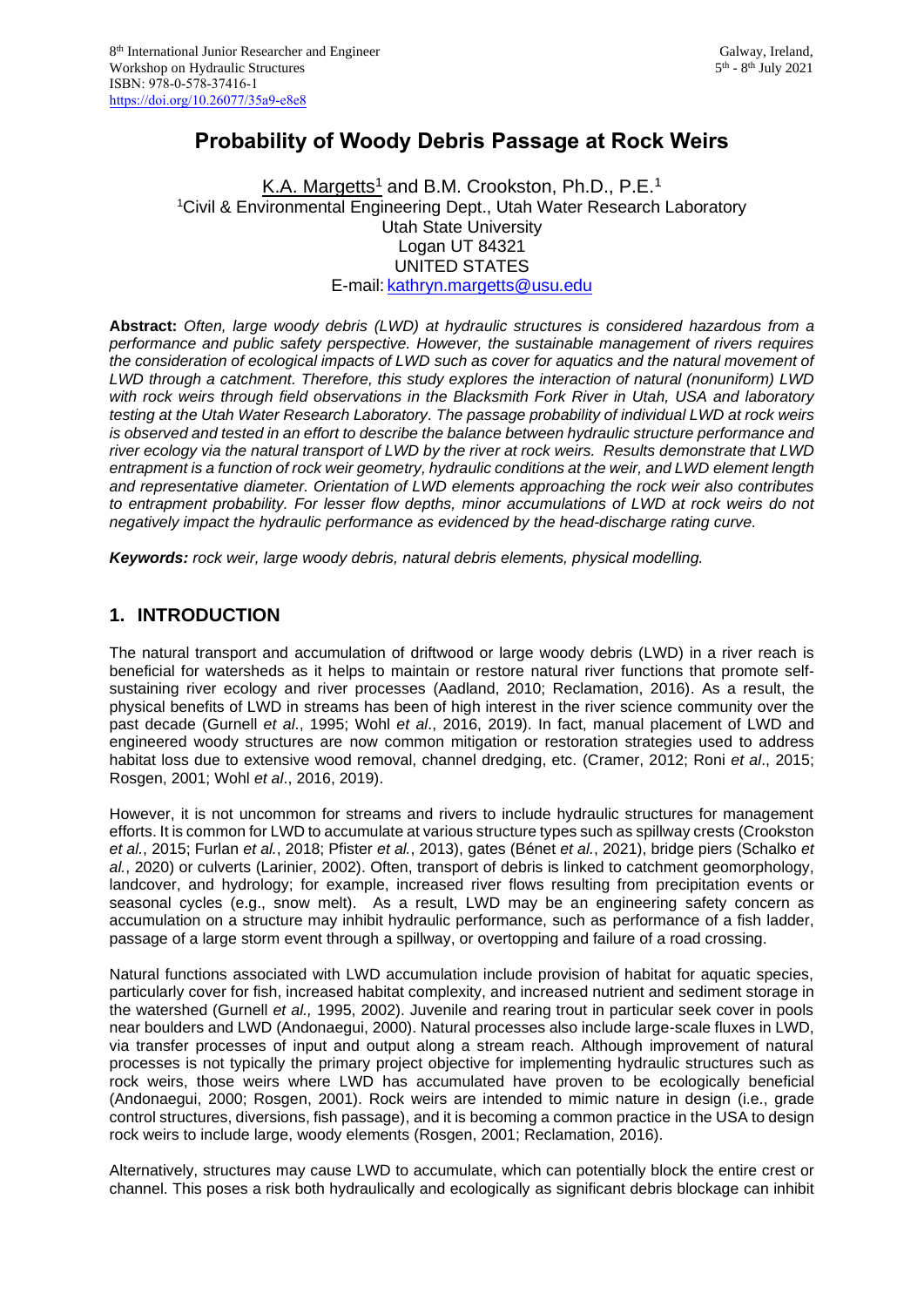existing river processes, reduce the hydraulic efficiency of a structure, and for rock weirs, potentially cause structural instability of the stones (Larinier, 2002; USFWS, 2019). The effects of LWD accumulation have been studied for large concrete structures such as spillways (Furlan *et al.,* 2018; Vaughn, 2020; Crookston *et al.,* 2015) and bridge piers (Schmocker & Hager, 2011, 2013; Schalko *et al.,* 2020). However, to the authors' knowledge no studies pertaining to LWD affecting the hydraulic performance of rock weirs has been conducted. Thus, a key remaining research challenge for rock weirs is to assess the relative benefits and potential concerns of LWD accumulation (Wohl *et al.,* 2016) and to provide design guidance that promotes balance between conveyance/hydraulic performance objectives, river morphology, and environmental objectives for more sustainable rock weir designs.

### **1.1 Rock Weirs**

Rock weirs consist of a row of boulders or stones placed in a channel and thus have an uneven crest elevation (Figure 1a). They are built for a variety of purposes such as stream rehabilitation, fish passage, channel alignment or grade control, and improved sediment processes (Rosgen, 2001). These weirs have a variety of geometries (Kupferschmidt & Zhu, 2017) and weirs may be placed in series to form a rock ramp (i.e., block ramp) as a natural passage for fish (Figure 1b). Rosgen (2001) has cataloged a selection of generally accepted methods used in the design of rock weirs. Furthermore, there are multiple USA government-issued design manuals on rock weir and natural fish passage design (e.g., Aadland, 2010; Reclamation, 2016; USFWS, 2019).



Figure 1 – Examples of rock weirs including a) a V-Notch rock weir located in Blacksmith Fork River, Hyrum, Utah, USA (photo courtesy of K. Margetts) and b) a rock ramp acting as a natural fish ladder in Rock Creek, Montana, USA (photo courtesy G. Jordan). <https://www.flickr.com/photos/usfwsmtnprairie/8960106516>

The design of a rock weir considers hydraulic performance, rock element stability, foundation scour, and sedimentation. Examples of hydraulic studies on individual stone stability and foundation scour include Pagliara and Palermo (2013a,b), which provide improved methods for the design and construction of rock weirs. Guidelines for predicting sedimentation and incipient bedload motion at rock weirs have also been standardized by Reclamation (2016). However, as with many in-stream hydraulic structures, the successful implementation of a rock weir not only requires proper field installation but also requires a detailed understanding of the river reach, river morphology, and corresponding catchment while anticipating future growth and change in the system. This includes river ecology and biological processes supported by the natural transport of woody debris (Gurnell *et al*., 1995; Wohl *et al*., 2016, 2019).

Although literature includes numerous noteworthy studies on large woody debris (LWD) at other instream structures (Pfister *et al*., 2013; Ruiz-Villanueva *et al*., 2014; Schalko *et al*., 2020; Schmocker & Hager, 2011, 2013), rock weir design guidance provides limited information regarding passage or blockage probabilities of debris elements and consideration for debris accumulation and corresponding hydraulic effects (e.g., Reclamation, 2016; USFWS, 2019; Aadland, 2010; Rosgen, 2001). Indeed, as with the aforementioned considerations the accumulation of LWD should also be anticipated in design and to achieve sustainability goals, which support natural processes such as the creation of habitat cover and storage of organic material and sediment (Wohl *et al.,* 2019). Overlooking LWD accumulation at rock weirs may result in failure to achieve hydraulic performance goals, unforeseen maintenance such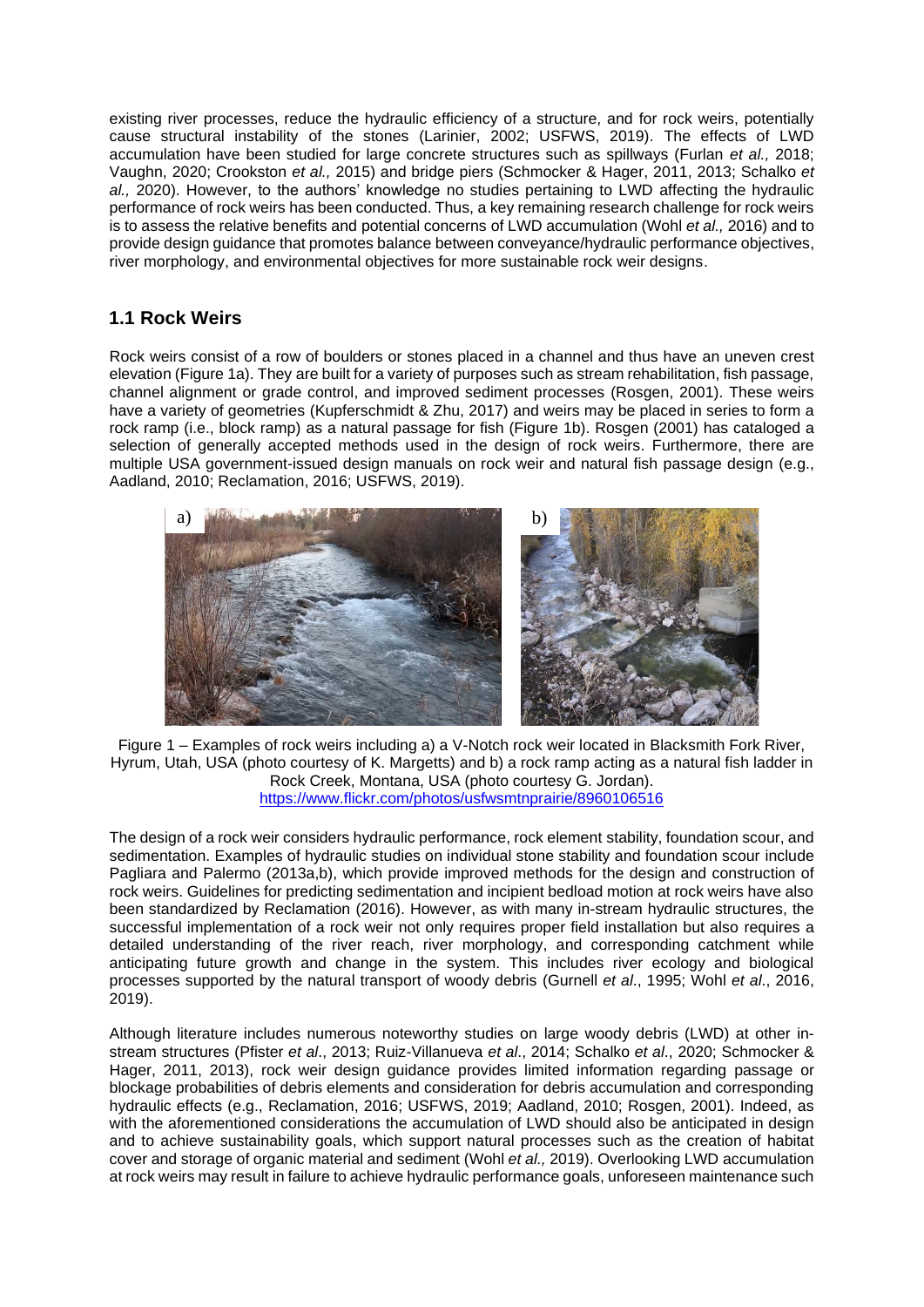as debris removal or relocating boulders after a storm event, or unsatisfactory river connectivity and channel response. Therefore, there is a clear need to understand first the blockage or passage probabilities for natural debris elements and additionally, the effects of LWD accumulation at rock weirs for appropriate design consideration.

#### **2. RESEARCH METHODS**

In this study, investigating the interaction of LWD at rock weirs included two components: field observations along the Blacksmith Fork (BSF) River located in Hyrum, Utah, USA and large-scale laboratory testing at the Utah Water Research Laboratory at Utah State University in Logan, Utah, USA. In the Blacksmith River, field observations provided insights as to construction and behavior of typical rock weirs in a mountainous catchment. In the laboratory, LWD was modeled using non-uniform branches collected at the Logan River and classified by geometries including average element diameter and total length. A model rock weir (see section 2.2) was constructed in a large flume to assess the passage probability of natural woody debris elements. Additional testing will include debris accumulation scenarios, modeled on actual stream debris loadings (Roni *et al.,* 2015).

#### **2.1Large Woody Debris**

LWD has been modeled using both uniform and nonuniform elements. Vaughn (2020) and Schmocker and Hager (2013)) used smooth dowels or sticks to represent trees stripped of branches as transported to and by the river. The focus of this study, however, is on modeling LWD using more complex debris elements with twists, knots, and branches similar to those found in nature and what was observed in the Blacksmith Fork River. This approach expands upon prior studies which have utilized trunks with multiple branches or root wads (trunks with branches at one end) (Bénet *et al.,* 2021; Pfister *et al.,* 2013; Schmocker & Hager, 2011). LWD elements are defined herein as singular trunks with up to one branch (extending >2 cm) along with natural variations (knots, etc.). Branches were sourced locally and divided into size classes based on length and diameter for flume testing (see Table 1 and Figure 2). For example, class D4 represents 100 cm ≤ *L* ≤ 149 cm and an average element diameter *D =*4 cm.

|   |                      | <b>Experimental Discharge Q</b> |                    |                |
|---|----------------------|---------------------------------|--------------------|----------------|
|   | Length Class, L (cm) | Diameter Class, D (cm)          |                    |                |
|   |                      | 2                               | 4                  | 6              |
| в | 50-74                | 20, 30 l/s                      |                    |                |
| C | 75-99                | 20, 30, 40, 50 l/s              | 20, 30, 40, 50 l/s |                |
| D | 100-149              | 20, 30, 40, 50 l/s              | 20, 30, 40, 50 l/s | 30, 40, 50 l/s |
| Е | 150-169              | 20, 30, 40, 50 l/s              | 20, 30, 40, 50 l/s | 40, 50 l/s     |
|   | 170-185              | 30, 40, 50 l/s                  | 30, 40, 50 l/s     | 50 l/s         |
|   |                      |                                 | 40, 50 l/s         | 50 l/s         |

Table 1 – Length and Diameter classes with corresponding flow rates tested for individual debris element passage probability.



Figure 2 – Selection of LWD size classes pictured with a 45.7 cm (18 in.) ruler.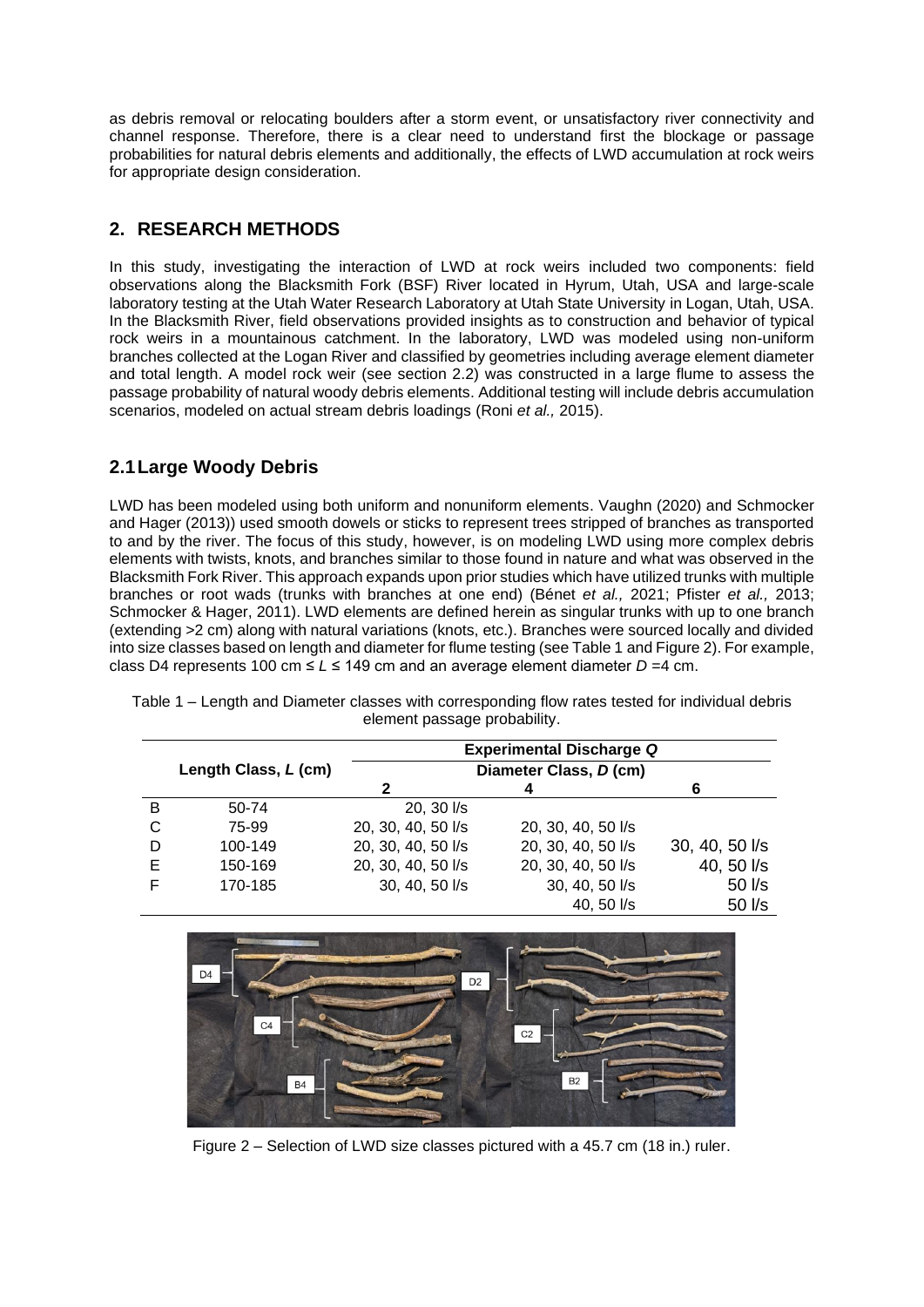### **2.2Laboratory Testing: Passage Probability**

The laboratory study was conducted in a large (trapezoidal) flume with a base of 1 m, length of 6 m, and 2H:1V side slopes. Rough-cut flat-topped rocks obtained with permission from the Blacksmith River were placed at the downstream end of the channel to form a cross-vane rock weir (i.e., an I-weir; see Rosgen (2001), Figure 3) with a width of 0.25 m, length of 2.53 m, and height of 0.21 m. Mortar was used to ensure rock stability and eliminate seepage between rocks and between the weir and channel. The top of the rock weir was specifically designed with a nonuniform crest elevation, including several lower areas such as might be seen in typical rock weirs.

Instrumentation in the flume included a piezometer connected to a stilling well and point gage  $(\pm 0.15)$ mm) for measurement of water elevation upstream of weir. Total head above the weir (*H*) was calculated from point gage elevation and a survey of the flume bottom (0.0016 m accuracy). Discharge was measured with a magnetic flow meter (±0.25%) calibrated per ASTM standards. Debris characteristic diameters and lengths were measured within  $±1$  mm.

Passage probability tests were patterned after Vaughn (2020), who studied the probability of individual LWD entrapment at labyrinth weirs. Testing was carried out by introducing individual woody debris elements approximately 3 meters upstream of the laboratory rock weir at discharges of: 20 l/s, 30 l/s, 40 l/s, and 50 l/s (see Table 1). Passing probabilities *Π* were recorded along with individual element characteristics, approach orientation of the woody element to the rock weir (stream-wise or channelspanning) and the element location in the channel (center, right, left looking downstream). Passage probability tests for each size class of LWD were repeated at least 30 times to ensure 90% confidence passage probability (Furlan *et al.,* 2018).



Figure 3 – Flume plans (lengths in m) and laboratory setup with flows of 30 L/s (top right) and 50 L/s (bottom right), photos courtesy K. Margetts.

### **3. RESULTS**

Passing probability *Π* tests were conducted at four flow rates, *Q* (see Table 1). Each class of LWD was categorized by *L* and *D*, and initial results show that these dimensions are the most influential in determining element passage or entrapment at the rock weir. Despite LWD orientation or the presence of some small branching, the overall controlling factors for entrapment remained the characteristic *L* and *D* of the given element. In general, passage probabilty, the inverse of entrapment probability, increased with flow rate, particularly as class size decreased.

This is evident in results of passing probability as a function of the dimensionless diameter-to-total head ratio (*D/H*) and dimensionless length-to-total head ratio (*L/H*) shown in Figure 4b. Of these parameters, *D/H* appears to play a slightly larger role than *L/H* in passage probability, as evidenced by a slightly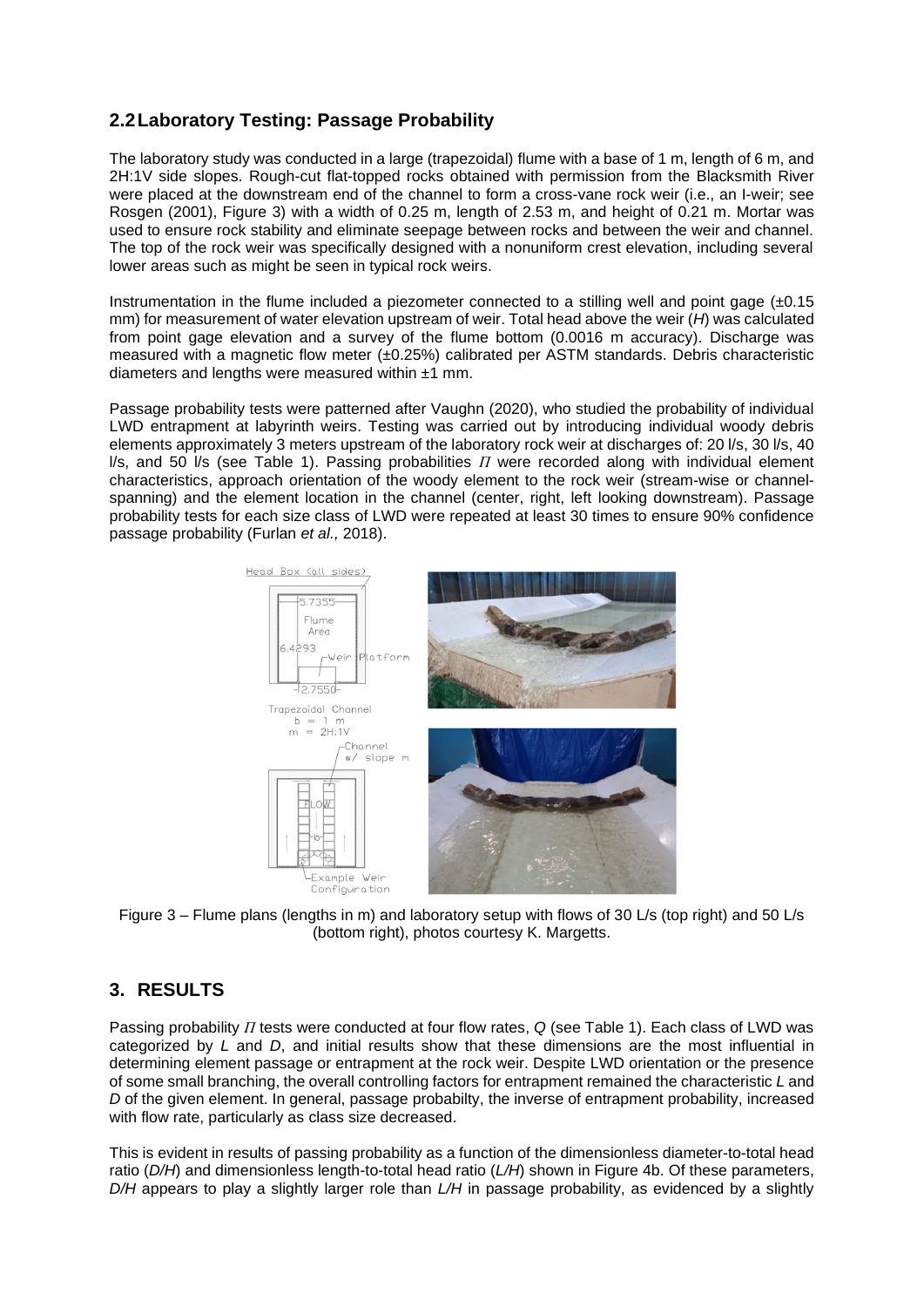steeper downward trend in passing probability (Figure 4a). Note that the variability in *Π* is in part due to the twists, knots, and branches of the elements and the irregular surface of the rock weir. Another controlling factor in the variability of *Π* is the flow rate *Q*. As *Q* increases, the probability LWD will pass also increases. Higher flow rates (40, 50 L/s) and corresponding greater flow depths have more ability to pass debris than lower flow rates (20,30 L/s), particularly for the more natural debris shapes. As shown in Figure 4, higher discharges also have a greater *Π* to pass the same size of debris.



Figure 4 – Passing Probability versus (a) *D/H*) and (b) *L/H* at *Q=* 20 L/s, 30 L/s, 40 L/s, and 50 L/s.

Laboratory tests also showed evidence that LWD elements aligned perpendicular to the channel (channel-spanning) were slightly more likely to become entrapped than those oriented parallel to the channel (stream-wise). The probability of LWD entrapment was higher for channel-spanning elements than for streamwise LWD that approached the weir.

#### **4. FIELD OBSERVATIONS: BLACKSMITH FORK RIVER**

Field observations also indicated the likelihood of LWD entrapment at rock weirs. Rock weirs in the Blacksmith Fork River (BSF River) were investigated regarding general conditions between date of installation or construction and current conditions, with a focus on LWD accumulation. The rock weirs shown in Figure 1a are a v-shaped rock weir and are part of a series of 14 rock weirs implemented along a 2 km reach of the BSF River in 2013 to aid in flood protection (NRCS, 2013). Construction of the weirs included significant dredging and removal of sediments in this river reach (personal communication B. Neilson, Nov. 3, 2020). By 2017, the river's response had compromised the majority of the rock weirs, which had become filled with sediment, single rock toppling, etc. Figure 5 shows how the channel meandered to the north (right if looking downstream) and scoured the rock weir abutment or channel tie-in. It is unsurprising to see the large sediment deposit on the left bank.



Figure 5 – Blacksmith Fork River Rock Weirs in (a) 2014 and (b) 2017 (Google, n.d.).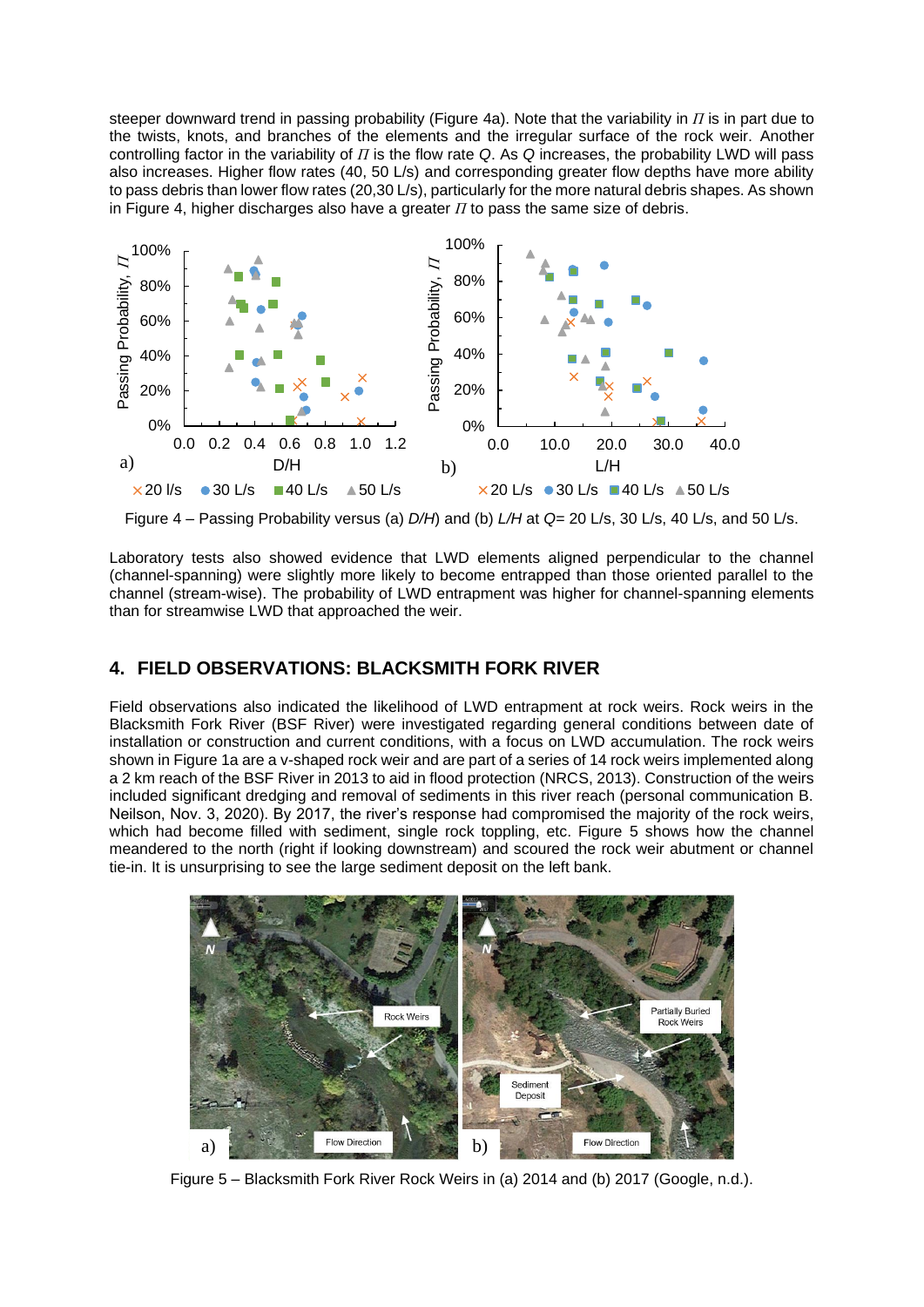During field observations conducted on November 3, 2020, researchers observed current conditions at 7 V-notch rock weirs in the BSF River. At the time of observation, USGS stream gage 10113500 (9 km upstream of the weirs) gave a discharge of 2100 l/s (USGS, 2020). The active channel was 9 to 15 m in width and approximately 0.5 to 1 m in depth with some deeper pools.

It was observed that areas of sedimentation at several weirs had become heavily vegetated with riparian grasses and small shrubs. Weirs located farther downstream displayed toppled or mis-aligned rocks, likely due to insufficient stone foundation preparation (stones not well seated for seasonal flow fluctuations), excessive loading from sedimentation, and/or the passage of woody debris through the channel. Two of the observed weirs had accumulated a very small amount of woody debris ( $<$ 25% m<sup>3</sup> LWD/m<sup>2</sup> channel area).

Additional field observations were carried out on October 29, 2021 under similar conditions. Figure 6 shows accumulations of LWD at a rock weir, which was entirely buried with non-cohesive gravels and sands on the left portion. LWD covered approximately 25% of the weir, oriented both parallel and perpendicular to the weir.



Figure 6 – Stream-wise and channel-spanning LWD entrapped at a BSF River rock weir October 29, 2021 (photo courtesy of K. Margetts).

It was concluded that sediment buildup at the BSF rock weirs led to a decrease in channel slope, altering river morphology. Such changes in river morphology and corresponding habitat may have undesirable ecological impacts such as temperature changes, higher flow velocities, insufficient flow depths, etc. In contrast, the presence of small LWD accumulations caught at the rock weirs provided some cover (Figure 5). Based on the amount of LWD observed, it is unlikely that LWD accumulation was the primary cause of a structural failure to the weirs (i.e., stone displacement).

Although this study does not focus on rock weirs and sedimentation, field observations indicate that the river in only 2 years had a significant response to the weirs in terms of sedimentation. It is unknown if this response was intended, but likely the design of the rock weirs and dredging the river of gravels and sands did not sufficiently consider river morphology and annual bedload cycles and sediment sources in the BSF upstream of the rock weirs. It is also unknown if any future maintenance will be performed on the rock weirs.

#### **5. CONCLUSION**

Healthy incorporation of large woody debris (LWD) at rock weirs includes understanding the balance between hydraulic and ecologic performances necessary for a sustainable river system. Field observations and laboratory testing provided useful insights on the interaction of LWD with straight and v-shaped rock weirs.

V-shaped rock weirs observed at the BSF River demonstrated the potential negative impacts of a rock weir channel stabilization project. Heavy sedimentation and toppled rocks due to high flows resulted in poor performance of the weirs. Ecologically, the river response and change in habitat raise concerns for local aquatics including trout. The BSF River is an example of how the objectives of channel stabilization projects do not always align with habitat improvement (Ball *et al.,* 2007) and the challenges of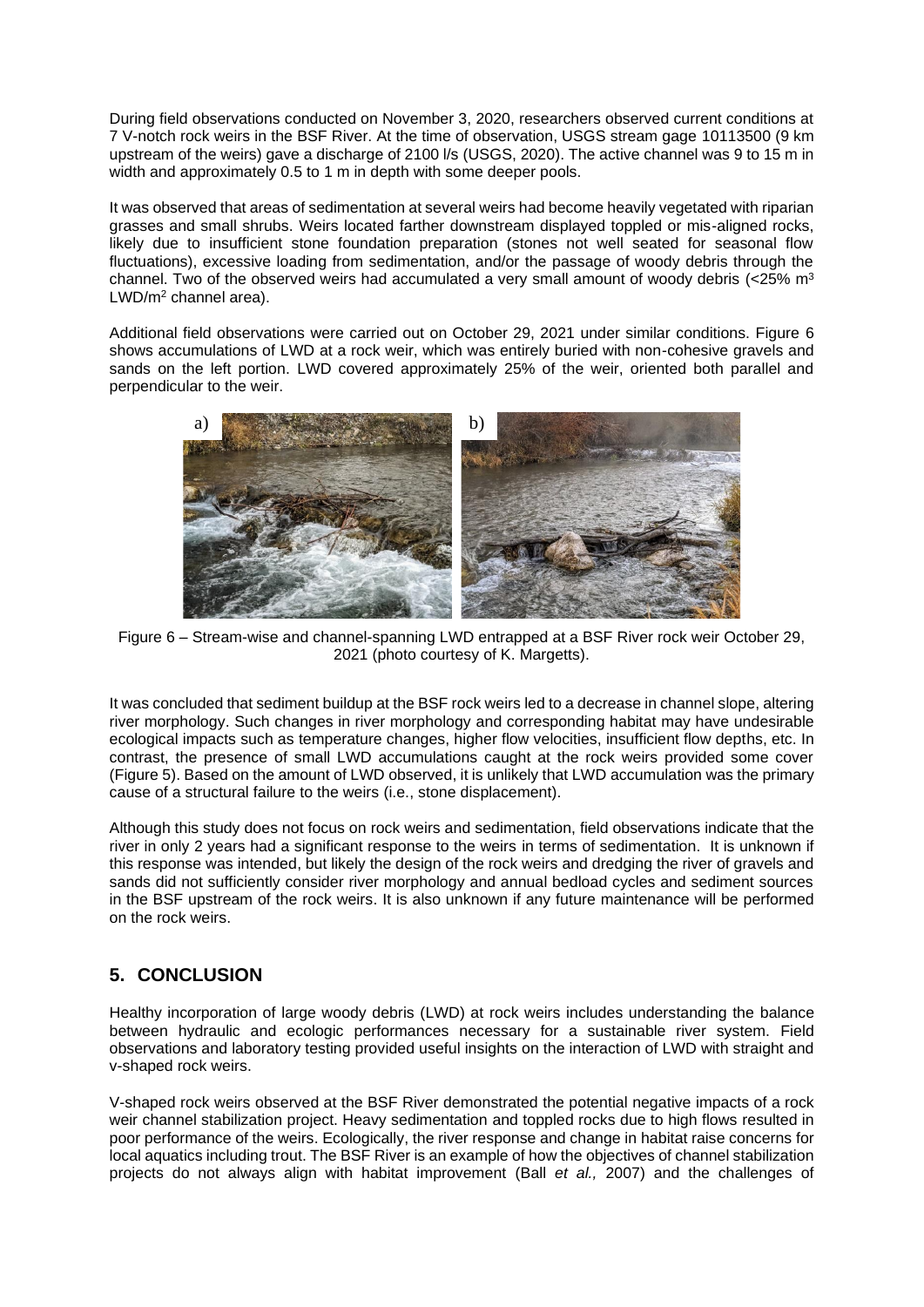considering river morphology and catchment hydrology in the design of rock weirs.

Although the BSF rock weirs were not functioning properly, LWD accumulations were representative of the likelihood for organic material to become caught at this type of in-stream structure. LWD trapped at the rock weirs provided a minimal amount of cover and organic matter to the channel, while not appearing to disrupt the structure or hydraulics of the weir.

Laboratory testing provided further evidence of the potential for LWD to become entrapped at rock weirs. Element length *L* and diameter *D* were the most significant factors in the probability of LWD passage. The *D/H* ratio had more of an impact on passage probability than the length-head ratio. LWD elements aligned perpendicular to the channel were slightly more likely to become entrapped at the rock weir than those oriented streamwise (parallel).

Due to the potential for LWD to become entrapped at rock weirs, further testing of entrapment probability is necessary for identifying the hydraulic thresholds that balance LWD conveyance objectives with natural benefits. Data collected on the impacts of LWD passage, entrapment and accumulation will help improve future design of rock weirs. Data from the physical model may be used in future research or CFD modeling of rock weirs. Rock weirs may be the perfect in-stream structure for accumulating LWD in moderate, environmentally beneficial amounts while not putting critical infrastructure at risk.

#### **ACKNOWLEDGMENTS**

This work was conducted in collaboration with the Utah State University and the Utah Water Research Laboratory with special thanks to Dr. Bethany Neilson and Dr. Belize Lane. Funding for this research was provided by the State of Utah and a generous donation from D. B. Campbell.

#### **REFERENCES**

Aadland, L. P. (2010). *Reconnecting Rivers: Natural Channel Design in Dam Removals and Fish Passage*. Minnesota Department of Natural Resources.

Andonaegui, C. (2000). *Salmon, Steelhead and Bull Trout Habitat Limiting Factors*. Washington State Conservation Commission.

Ball, D., Maendly, R., & Poindexter, C. (2007). *Rock Weirs as Tools for Stabilization in Restoration Projects: An appraisal and comparison of two stream restoration projects in Northern California* (Restoration of Rivers and Streams). UC Berkeley: Water Resources Collections and Archives. https://escholarship.org/uc/item/50g0x121

Bénet, L., De Cesare, G., & Pfister, M. (2021). Reservoir Level Rise under Extreme Driftwood Blockage at Ogee Crest. *Journal of Hydraulic Engineering*, *147*(1), 04020086. https://doi.org/10.1061/(ASCE)HY.1943-7900.0001818

Cramer, M. L. (2012). *Stream Habitat Restoration Guidelines*. Co-published by the Washington Departments of Fish and Wildlife, Natural Resources, Transportation and Ecology, Washington State Recreation and Conservation Office, Puget Sound Partnership, and U.S. Fish and Wildlife Service.

Crookston, B. M., Mortensen, D., Stanard, T., Tullis, B. P., & Vasquez, V. M. (2015). *Debris and Maintenance of Labyrinth Spillways*. 22.

Furlan, P., Pfister, M., Matos, J., & Schleiss, A. J. (2018). Influence of density of large stems on the blocking probability at spillways. *International Symposium on Hydraulic Structures*, 3.

Google. (n.d.). [Google Earth Imagery of Rock Weirs at Blacksmith Fork River]. Retrieved May 1, 2021.

Gurnell, A. (2007). *Wood in world rivers*. Earth Surface Processes and Landforms, 32(8), 1129–1130. https://doi.org/10.1002/esp.1546

Gurnell, A. M., Gregory, K. J., & Petts, G. E. (1995). The role of coarse woody debris in forest aquatic habitats: Implications for management. *Aquatic Conservation: Marine and Freshwater Ecosystems*, *5*(2), 143–166. https://doi.org/10.1002/aqc.3270050206

Gurnell, A. M., Piégay, H., Swanson, F. J., & Gregory, S. V. (2002). Large Wood and Fluvial Processes. *Freshwater Biology*, *47*(4), 601–619. https://doi.org/10.1046/j.1365-2427.2002.00916.x